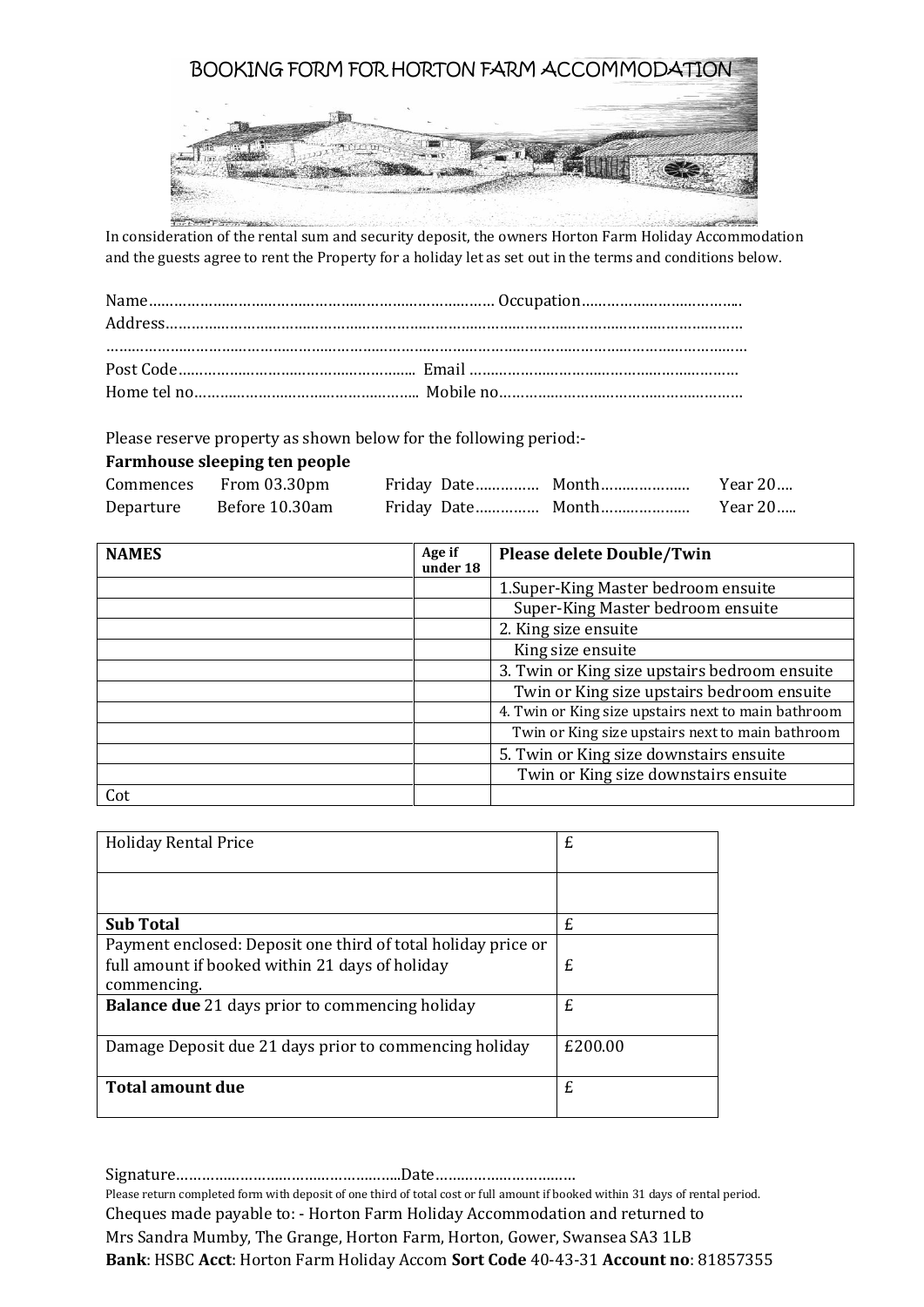# TERMS AND CONDITIONS FOR HORTON FARM ACCOMMODATION



Horton Farm, Horton, Gower, Swansea SA3 1LB Tel+44(0)1792 390256 Mobile: +44 (0) 7534 499797 Emai[l sandramumby@gmail.com](mailto:sandramumby@gmail.com) Websit[e www.hortonfarm.co.uk](http://www.hortonfarm.co.uk/)

## DEFINITION

"Booking" means a stay at the Property

"The Property" means the relevant property for which you make a booking

"You and your" means any and all persons using this website or making a booking at Horton Farm "We", "us", "our" and "Horton Farm Accommodation" Means Horton Farm

## CONTRACT

- 1.1 The contract for a holiday rental shall be made between you and Horton Farm.
- 1.2 The contract between you and Horton Farm becomes binding only when Horton Farm Accommodation issues the booking form confirmation and the deposit is paid in cleared funds.

## PAYMENT

- 2.1 A non-refundable deposit of a third of the rental fee is payable at the time of booking along with a completed signed booking form.
- 2.2 The balance must be paid at least twenty one days prior to the start of the rental period. Non-payment of the balance on or before the due date shall be constructed as a cancellation of the contract by you and the terms of condition 3 shall apply, the non-refundable deposit will be forfeited.
- 2.3 For bookings made less than one calendar month prior to the start of the rental period, the full balance is due at the time of booking.
- 2.4 Payment of your deposit signifies agreement with these terms and conditions.

## CANCELLATION

- 3.1 In the event that you need to cancel a confirmed booking, this must be done in writing/email to The Grange, Horton Farm, Horton, Gower, Swansea SA3 1LB [/ sandramumby@gmail.com](mailto:sandramumby@gmail.com)
- 3.2 The following cancellation charges will apply
	- 60 days plus from arrival Deposit
	- 0 59 days before arrival 100% of total contract value
	- We strongly recommend that you take out a travel insurance policy.

## CHANGES TO YOUR HOLIDAY

- 4.1 Holiday dates maybe changed, for new dates at the Property, provided the Property is available for the new dates, if the changes are agreed more than two calendar months before the start of the original holiday dates and if any additional charges required are made.
- 4.2 In the event that we have to make changes to the booking (e.g. by reason of the unexpected withdrawal of the Property from the Horton Farm Accommodation collection or it is suffering damage that requires repair) Horton Farm Accommodation will endeavour to make a suitable alternative booking at another property. If it is not possible to find an alternative, we will refund all sums paid by you and this will be the only obligation or liability of Horton Farm Accommodation to you in such circumstances.

### PERIOD OF HIRE

- 5.1 Rentals commence, unless otherwise notified at 3.30pm on the day of arrival and end at 10.00am on the day of departure.
- 5.2 Guests shall incur a late departure fee if still on the premises after the check out time of 10.00am (this will be deducted form the security deposit) unless alternative times previously agreed.

PETS

6.1 No pets are allowed anywhere on the premises of the property. The security deposit will automatically forfeit if it is found that there have been pets allowed onto the property.

#### NUMBER OF PERSONS USING THE PROPERTY

- 7.1 The number of persons occupying the property must not exceed the maximum number stipulated in the brochure/website/booking confirmation. We reserve the right to refuse entry to the entire party if this condition is not observed or to ask the group to leave with no refund.
- 7.2 You are welcome to have friends and family to visit but the numbers should not exceed one and a half times the occupants of the property. The property is not designed for function, excess traffic and noise can disturb other guests and the rates are based upon accommodation only.
- 7.3 If the property has been let on a low occupancy discount the number of persons occupying the property must not exceed the maximum number stipulated on the booking confirmation. We reserve the right to refuse entry to the entire party if this